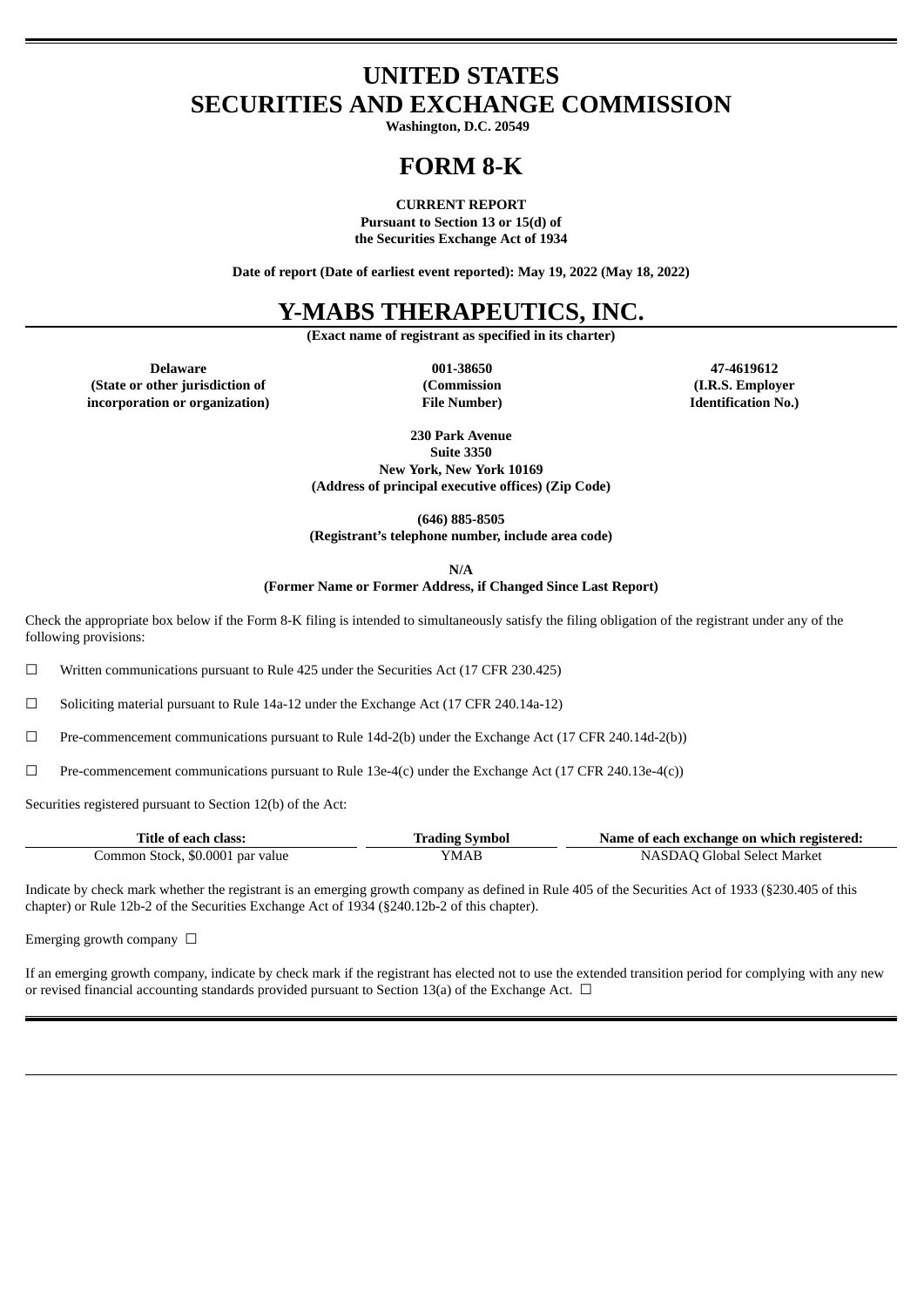#### Item 5.02 Departure of Directors or Certain Officers: Election of Directors: Appointment of Certain Officers: Compensatory **Arrangements of Certain Officers.**

On April 22, 2022, the Board of Directors (the "Board") of Y-mAbs Therapeutics, Inc. (the "Company), appointed Thomas Gad, the Company's President and Head of Business Development & Strategy, to serve as the Company's Interim Chief Executive Officer until a new Chief Executive Officer could be engaged. In consideration therefore, on May 18, 2022, the Board temporarily increased Mr. Gad's base salary by a gross monthly amount of \$10,000 calculated from April 22, 2022, until such date as a new permanent Chief Executive Officer commences his or her employment with the Company.

In connection therewith and as additional compensation therefore, on May 18, 2022, Mr. Gad also received a grant of 60,000 options (the "Options"), all of which represent stock options to purchase (1) one share of the Company's common stock, par value \$0.0001 per share (the "Common Stock"), under the Company's 2018 Equity Incentive Plan, at an exercise price equal to \$9.52 per share, the closing sale price of the Company's Common Stock on the NASDAQ Global Select Market on May 18, 2022, The Options have the Company's customary four (4) year vesting period with 25% of the shares vesting on the anniversary of the grant date and, thereafter, as to 2.0833% of the shares in equal monthly installments through the fourth anniversary of the grant date. The Options have a ten (10) year term.

The information furnished pursuant to Item 5.02 on this Form 8-K, shall not be deemed "filed" for purposes of Section 18 of the Securities Exchange Act of 1934, as amended (the "Exchange Act"), or otherwise subject to the liabilities of that section, nor shall it be deemed incorporated by reference into any other filing under the Securities Act or the Exchange Act, except as expressly set forth by specific reference in such a filing.